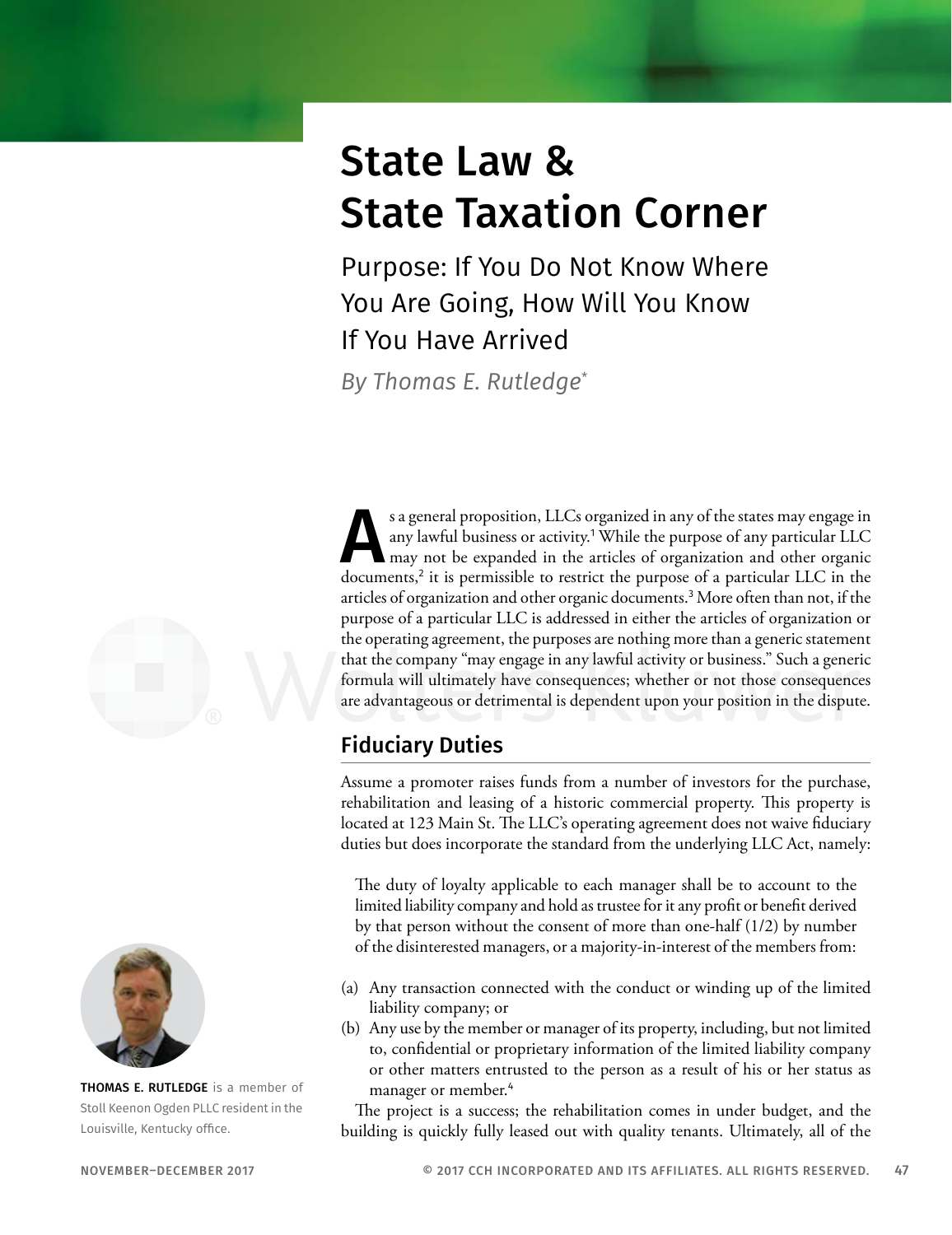investors in an LLC that "may engage in any lawful activity" are quite happy.

Happiness, however, can be transient. Just as the efforts with respect to 123 Main St. come to fruition, our manager learns of opportunities to acquire and similarly redevelop the property located at 234 Chestnut Street. There is no question that our manager became aware of this opportunity only because of the success in the redevelopment of 123 Main Street; the letter advising him of the opportunity specifically referenced that prior successful redevelopment project. Clearly our manager is subject to a challenging question; must he utilize the existing LLC and its cadre of (up until now very happy) members to develop 234 Chestnut Street or, in the alternative, may he strike out on his own to develop that property with a different set of investors and, likely, an operating agreement that is more advantageous to him? Under *Meinhard*  v. Salmon,<sup>5</sup> and its progeny, our manager clearly may be challenged if he elects to act on this opportunity separate from the existing LLC.<sup>6</sup> This is not to say he might not ultimately prevail on that challenge, but as goes the adage, "the second worst thing that may happen to you is that you win a lawsuit."<sup>7</sup> But that is not the focus of this column.

*More often than not, if the purpose of a particular LLC is addressed in either the articles of organization or the operating agreement, the purposes of nothing more than a generic statement that the company "may engage in any lawful activity or business." Such a generic formula will ultimately have consequences; whether or not those consequences are advantageous or detrimental is dependent upon your position in the dispute.*

Rather, the focus of this column is upon purpose clauses. Our manager made the mistake on day one when a generic, "any lawful purpose" provision was put into the operating agreement. With that open-ended purpose, he burdened himself with a duty of loyalty that could conceivably extend to any business activity in any jurisdiction. While still retaining his fiduciary duty of loyalty with respect to this particular venture, he could have included in the operating agreement a purpose clause as follows:

**Purpose.** The Purpose of the Company shall be to acquire, rehabilitate, lease and eventually sell the improved real property located at 123 Main Street, Some City, State of Nova.

By doing so he would have restricted the scope of his duty of loyalty. While there would not be remedied the question of how to resolve conflicts between numerous companies of which he might serve as a manager,<sup>8</sup> he would have, in effect, made clear that this particular LLC has a specific purpose, one that does not extend to other projects, including the acquisition, rehabilitation and leasing of 234 Chestnut Street. The *Meinhard v. Salmon* challenge to his subsequent organization of a new LLC and the solicitation of a new suite of investors to undertake that project would have then immediately failed.<sup>9</sup>

### Partnership at Will or Partnership for a Particular Undertaking

Stepping back from LLCs to traditional partnership law, the definition of a partnership's purpose could have a material impact on whether the partnership is one "at will" or one for a "particular undertaking."<sup>10</sup> RUPA §101(6) defines a partnership at will as "a partnership in which the partners have not agreed to remain partners until the expiration of a definite term or the completion of a particular undertaking." Neither "particular term" nor "particular undertaking" are defined in either of the uniform partnership acts.<sup>11</sup> Into which category a partnership fits is important because the right of a partner to withdraw from the partnership is dependent upon that classification.<sup>12</sup> Withdrawal from an at-will partnership is permitted at any time, while premature withdrawal from a partnership for a term or a particular undertaking may give rise to a claim for damages owed by the withdrawing partner. For that reason, specificity is important in order to avoid later surprises and, no doubt, the charge that counsel failed to either understand the import of the words employed or failed to advise the participants in the venture of their effect.<sup>13</sup>

In *Fischer v. Fischer*, <sup>14</sup> the Kentucky Supreme Court, interpreting a case that arose under the Kentucky adoption of UPA, stated a partnership for a particular undertaking as "one capable of accomplishment at some time,"<sup>15</sup> citing in support the Pennsylvania case *Girard Bank v. Haley*. 16 The court went on to hold that a partnership created for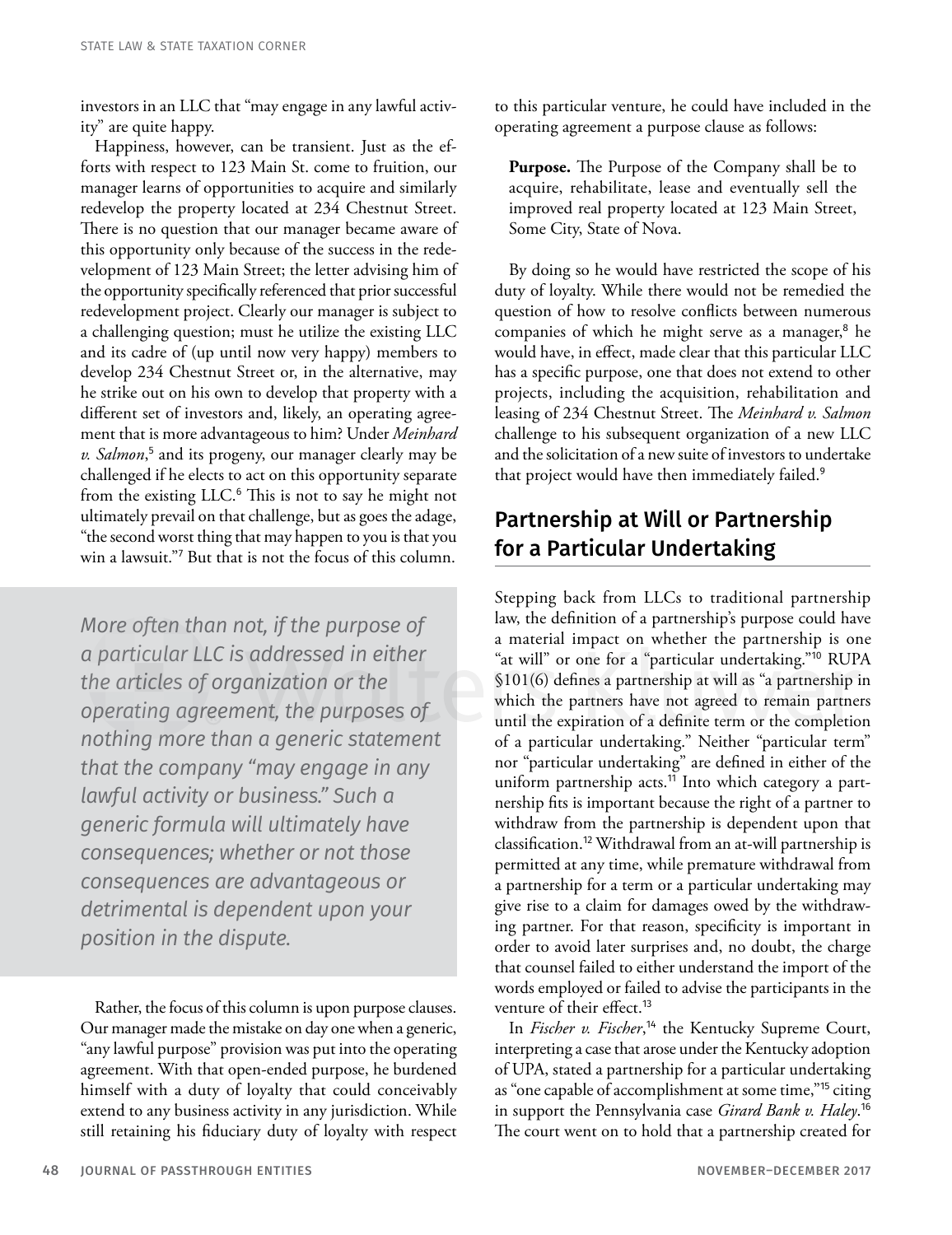the purpose of "purchasing, leasing, and selling real estate" at a particular address was a partnership for a particular undertaking, and not a partnership at-will, indicating by its reliance on *Girard Bank* that a partnership to purchase and lease real property, without the stated intent of selling same, would be a partnership at will.<sup>17</sup> In contrast, in *Chandler Medical Building Partners v. Chandler Dental Group*, <sup>18</sup> where the purpose of the partnership was "to own, hold for investment, improve, lease, manage or sale such building," it was held that the partnership was not for a particular undertaking but was rather a partnership at-will. The *Chandler* court found:

According to the record, at the time the complaint was filed, the building had been constructed and was being leased, managed, or operated, but had not been sold. CMBP claims that the particular undertaking was the sale of the building, which had not been accomplished. We reject this argument because the agreement does not require that the building ever be sold; conceivably, it can be leased for an indefinite period of time. … [W]e believe that CMBP has not established this was a partnership for a particular undertaking.<sup>19</sup>

As these cases illuminate, the specific wording utilized in the partnership agreement with respect to its purpose will have a significant impact upon whether it is a partnership at-will or for a particular undertaking.

#### Too Narrow a Purpose and 1031 Exchange Opportunities

The above discussion might lead one to believe that, when representing a real estate developer, the purpose clause should be restricted to the particular development at issue. Well, maybe. Doing so can hamstring future opportunities for the venture, particularly when it is one involving real estate. Often times the exit strategy from a particular real estate venture is a 1031 exchange of the sale proceeds into a new property. A too narrowly drawn purpose clause may preclude doing so.

Assume, as set forth above, that the express purpose of our successful LLC is defined as being restricted to 123 Main Street. Assume, as well, that the opportunity to acquire a trio of adjacent buildings on Chestnut Street has become available. All else being equal, 123 Main Street could be successfully sold and the proceeds rolled over, by means of a 1031 exchange, into the acquisition of the trio of buildings on Chestnut Street. Our original promoter

and all of the members of the LLC, save one, think doing so will be a good idea. That one holdout, for whatever reason, does not want to be involved in the transaction. In order for it to proceed, the articles of organization or operating agreement will need to be amended to alter the purpose of the company, expanding it to include the acquisition and redevelopment of the properties on Chestnut Street. Under the operative documents, however, that one member has a blocking position on the proposed amendment, the underlying state law has a unanimity requirement for the amendment of the articles of organization and operating agreement, and those rules were not altered in this LLC's organic documents.<sup>20</sup> Absent the buyout of our recalcitrant member, the expansion of the LLC's purpose will not take place, and it will not be able to undertake the Chestnut Street project.<sup>21</sup>

#### Dissolution

While certain of the LLC acts contain provisions allowing judicial dissolution in the event of some species of "oppressive" conduct,<sup>22</sup> most LLC acts contain, as either the exclusive or an additional basis for judicial dissolution, some formula of it not being "reasonably practicable" to operate the LLC in accordance with its operating agreement.<sup>23</sup> An assertion that the LLC is not able to be operated for the aims of its purpose, or that the purpose has been completely frustrated, will necessarily require a reference back to what is the purpose of the LLC as defined in its organic documents. In these instances, a generic purpose clause may preclude dissolution. In *In re Arrow Investment Advisors, LLC*, <sup>24</sup> judicial dissolution of an LLC was denied where, notwithstanding the fact that the plaintiff had been removed as a manager of the company, the court noted that dissolution, an extreme remedy, should be limited to situations including "where the defined purpose of the entity has become impossible to fulfill."<sup>25</sup> In this instance, notwithstanding management's decision to depart from its original business plan, doing so still fell within the purpose clause for the company, namely, "such … lawful business as the Management Committee chooses to pursue."<sup>26</sup> In doing so, the Chancery Court provided an observation with respect to purpose clauses, namely:

Moreover, an important reason for parties to include a broad purpose clause in an entity's governing instrument is to ensure that the entity has flexibility to adapt in the face of changing circumstances. Having agreed to such a clause in the Arrow LLC Agreement, and therefore having contemplated that Arrow may one day be something other than an investment advisor,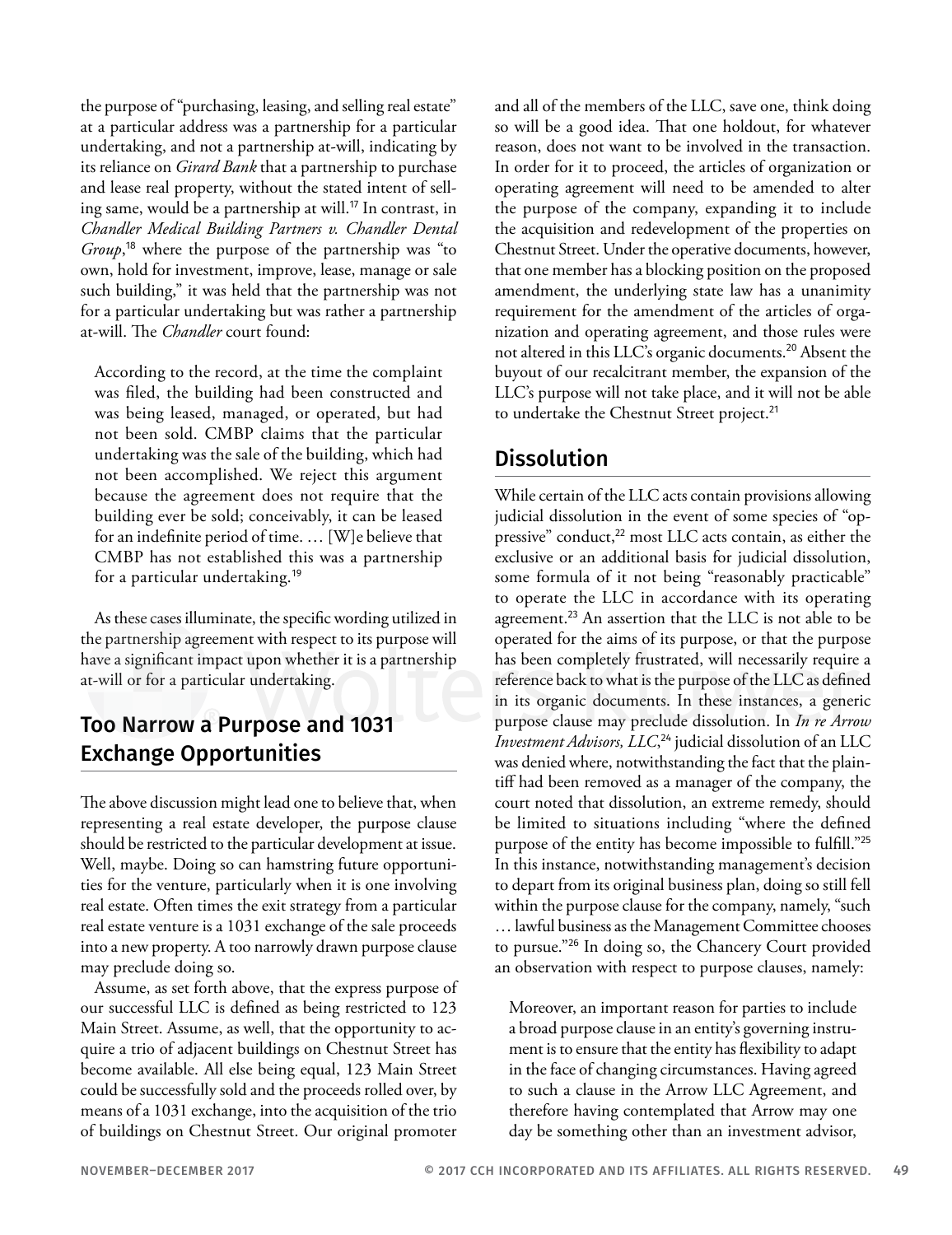Hamman cannot now seek to prematurely end Arrow's existence because he is unhappy with how Arrow's management chose to exercise its discretion.<sup>27</sup>

In *PC Tower Center, Inc. v. Tower Center Dev. Assocs. Ltd. P'ship*, <sup>28</sup> the court considered the application by the general partner of a limited partnership for its dissolution, the purpose of the limited partnership being:

The Partnership was formed for the purpose of acquiring, owning and operating the Mercantile Center located in Dallas, Texas. According to the Partnership Agreement, the Partnership was formed for the following purposes pertinent here: (a) to acquire certain tracts of land (some fee simple estates and some leasehold estates) together with the improvements located thereon, the improvements being comprised of the Mercantile Bank Building, the Mercantile Securities Building, the Mercantile Securities Annex, the Mercantile Dallas Building, the Mercantile Continental Building and the Jackson Street Garage (such land and improvements shall be referred to as the "Property"); (b) to invest in, hold, own, operate, maintain, improve, develop, sell, exchange, lease and otherwise use the Property, or direct or indirect interests therein, for profit and as an investment; and (c) to do any and all acts or things that may be incidental or necessary to carry on the business of the Partnership as described above in (a) and  $(b).<sup>29</sup>$ 

*For a variety of reasons, purpose clauses in both a partnership and LLC agreements are important. All too often they get too little attention to little attention.*

Essentially, the goal of owning and operating the Property "for profit and as an investment" was functionally unachievable, and the court granted judicial dissolution of a limited partnership on the basis that it was "practically impossible to locate a tenant consequent to market conditions."<sup>30</sup>

Likewise, in *Venture Sales, LLC v. Perkins*, <sup>31</sup> the court found it was not reasonably practicable to operate an LLC in accordance with its operating agreement where it contained a purpose of acquiring and developing real estate,

but the real estate of the company remained undeveloped for a decade. In *McConnell v. Hunt Sports Ent*.,<sup>32</sup> judicial dissolution of an LLC, organized to seek and hold an NHL franchise, was appropriate where the purpose of the company had been frustrated by the awarding of that franchise to another LLC with a different investor group.<sup>33</sup>

With respect to applications for judicial dissolution of an LLC, typically premised upon the suggestion that it is "not reasonably practicable to operate the LLC in accordance with its operating agreement,"34 courts have looked to the purpose of the company in determining whether that standard has been satisfied. In instances in which the company operating agreement provided for a broad purpose clause, courts have denied judicial dissolution. For example, in *Matter of Ross (427 Old Country Rd., LLC)*, <sup>35</sup> where the company was authorized to engage in, *inter alia*, any lawful business, an action for judicial dissolution was denied.

#### Finding Purpose

To this point, it has been assumed that the LLC's articles of organization or operating agreement set forth a concise statement of the LLC's purpose. This may not be, however, the case.<sup>36</sup> Several cases have considered the utilization of extrinsic evidence as to purpose.

For example, the *In re: Meyer Natural Foods LLC v. Duff* decision is noteworthy for consideration of whether documents outside of the operating agreement may be used to supplement the stated purpose as set forth therein:

There is authority that limits analysis of an LLC's purpose to the purpose clause in an organizational document, but other authority suggests that additional evidence might inform the analysis … A sensible interpretation of precedent is that the purpose clause is of primary importance, but other evidence of purpose may be helpful as long as the Court is not asked to engage in speculation.<sup>37</sup>

The Chancery Court would look to related supply and non-compete agreements to collectively determine the LLC's purpose and ultimately award judicial dissolution consequent to the frustration thereof.

In *South Louisiana Ethanol L.L.C. v. CHS-SLE Land*, 38 where the LLC's articles of organization described its purpose as "shall be to engage in any lawful activity," "testimony at trial offered clarification" as to the company's purpose.<sup>39</sup> Likewise, in *In the Matter of the Dissolution of*  4*7th Road LLC*,<sup>40</sup> considering an "any lawful business purpose" provision in an operating agreement, the court wrote: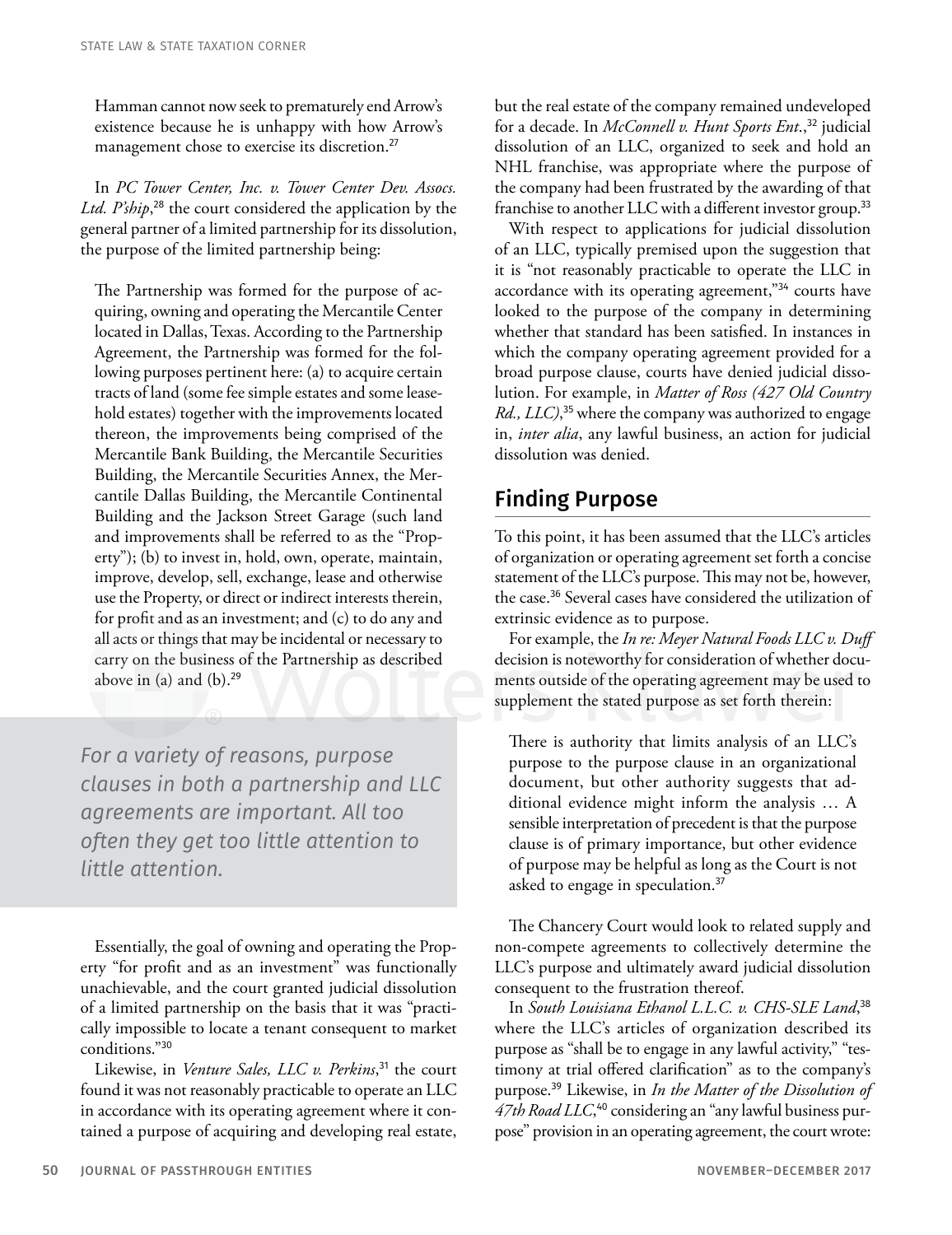Here, the general nature of the stated purpose in the Operating Agreement is vague; hence, it does not exist in determining the reasonable practicability of continuing the business. … However, the evidence addressed at the hearing makes it clear that the purpose of the Company is to operate an eight-unit residential apartment building in an up and coming area of Queens County.

Of more recent vintage, in *Mace v. Tunick*, <sup>41</sup> the court was asked to judicially dissolve an LLC with a beyond generic "any lawful purpose" purpose clause. While as much as anything else the decision is based upon what assumptions a court may make in ruling on a motion to dismiss, the trial court had put on blinders and restricted its analysis to the operating agreement's purpose clause. That determination was reversed, and the ability to consider other records as to purpose was at least implicitly sanctioned:

Here, the plaintiff alleged in the complaint that [the LLC] was formed for the purpose of acquiring title to and managing property to serve as Ceres' headquarters, and that it became impossible to fulfill that purpose once Ceres relocated to a different property, not owned by [the LLC]. Contrary to the defendants' contention and the Supreme Court's conclusion, the defendants did not show, through the operating

#### ENDNOTES

- A frequent speaker and writer on business organization law, he has published in journals including The Business Lawyer, the Delaware Journal of Corporate Law, the American Business Law Journal and the Journal of Taxation; he is an elected member of the American Law Institute.
- <sup>1</sup> The "purpose" statutes of the various LLC Acts are collected in Larry E. Ribstein & Robert R. Keatinge, *Ribstein and Keatinge on Limited Liability Companies*, app'x 4–9 (June 2017).
- Once the range of permitted activities is anything that is lawful, that without this set is unlawful. While there has been consideration of use of LLC structures for illegal activities (*see*, *e.g.*, Terence F. Cuff, *Shop Talk: Drafting Partnership and LLC Agreements: Part I*, 3 Bus. Entities (May/June 2001); Cuff, *Shop Talk: Drafting Partnership and LLC Agreements: Part II*, 3 Bus. ENTITIES (July/Aug. 2001); Cuff, *Shop Talk: Drafting Partnership and LLC Agreements: Part III*, 3 Bus. Entities (Sept./Oct. 2001); Cuff, *Shop Talk: Drafting Partnership and LLC Agreements:*  Part *IV*, 3 Bus. ENTITIES 12 (Nov./Dec. 2001)), those activities are no more lawfully permitted because they are sanctioned by private ordering. *See also* Christine Hurt & D. Gordon

agreement or any other evidence, that the material fact alleged by the plaintiff regarding [the LLC's] purpose "is not a fact at all" and that "no significant dispute exists regarding it" (*Guggenheimer v. Ginzburg*, 43 N.Y.2d at 275). In this respect, the operating agreement did not set forth any particular purpose for [the LLC]. The court's determination that [the LLC's] purpose was simply to acquire and manage property constituted an impermissible factual finding.<sup>42</sup>

While reference to evidence outside the operating agreement's purpose clause may be of assistance to those asserting that the real purpose was intended to be more narrow than essentially anything, it is open to question whether resort to extensive evidence will be permitted when the underlying state law specifically enforces limits on amendment of the operating agreement.<sup>43</sup> That will be an (expensive) fact battle that could have been avoided with a customized (and as necessary amended from time to time<sup>44</sup>) purpose clause.

#### Conclusion

For a variety of reasons, purpose clauses in both a partnership and LLC agreements are important. All too often they get too little attention. Greater attention to these provisions likely will reduce the need for recourse to the courts and the expense thereof.

Smith, *Bromberg and Ribstein on Partnership § 2.11*, *Illegal Partnerships*.

- Whether, by private ordering, third parties will be deemed to be on notice of that limited purpose is a state-specific question. For example, under Kentucky law, while the articles of organization may restrict the purpose of an LLC, and while those articles of organization will be a public record, third parties will not, merely by virtue of that filing, to be deemed to have notice of that limitation. *See* Ky. Rev. Stat. Ann. §275.025(7). The same rule exists in Indiana. *See* Ind. Code §23-18-2-7. In contrast, under the Utah LLC Act, a third party would be deemed to have notice of that limitation. *See* Utah Code Ann. §48-2c-802(2)(c); *Zions Gate R.V. Resort, LLC v. Oliphant*, 326 P3d 118 ( Utah App. 2014). The notice effect on third parties of the provisions of the articles of organization of an LLC is collected at Ribstein & Keatinge, *supra* note 1, app'x 4-6. *See also, generally,* Deborah DeMott, *Agency in the Alternatives: Common-Law Perspectives on Binding the Firm* in Research Handbook on Partnerships, LLCs and Alternative Forms of Business Organizations (Robert W. Hillman & Mark J. Loewenstein eds.) (Edward Elgar Publishing, 2015).
- Ky. Rev. Stat. Ann. §275.170. This formula, as relates to the duty of loyalty, is essentially the same as that utilized in the UPA. *See* Unif. Part. Act §21(1); *see also* Thomas E. Rutledge & Thomas Earl Geu, *The Analytic Protocol for the Duty of Loyalty Under the Prototype LLC Act*, 63 Ark. L. Rev. 473, 475–477 (2010).
- <sup>5</sup> *Meinhard v. Salmon,* 164 N.Y.S.2d 545 (N.Y. 1928). <sup>6</sup> *See also* J. William Callison & Maureen A. Sullivan, *Usurpation of Partnership Opportunities,* Partnership Law and Practice: General and Limited Partnerships, at §12:8 (2016–2017 ed.).
- <sup>7</sup> Robert R. Keatinge, *passim*.
- <sup>8</sup> *See also* Callison, *supra* note 6, §12:9, *Competition with Partnership*.
- <sup>9</sup> *See*, *e.g.*, *Cass JV, LLC v. Host Int'l, Inc.*, No. 312- CV-00359, 2014 WL 3955366 (W.D. Ky. Aug. 13, 2014) (defendant granted summary judgement when plaintiff, one of two members in LLC, alleged that the defendant member had violated duty of loyalty by unilaterally pursuing subsequent term concession agreement; agreement between the plaintiff and defendant defined purpose of company as being the initial concession agreement); *Watkins v. PNC Bank, N.A*., No. 2013-CA-001457-MR (Ky. App. Jan. 30, 2015) (complaint that institutional trustee failed to